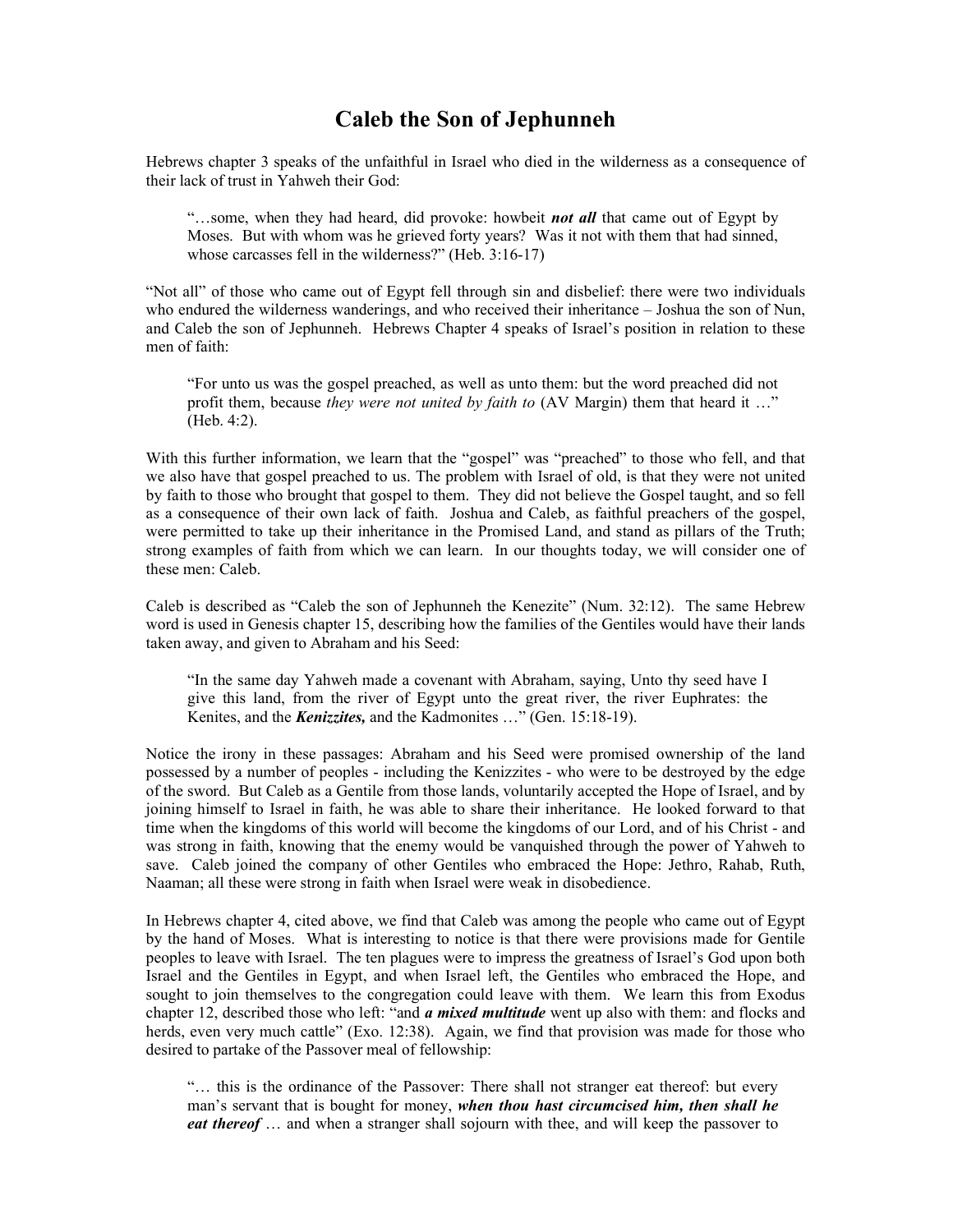Yahweh, let all his males be circumcised, and *then let him come near and keep it*; and he shall be as one that is born in the land: for no uncircumcised person shall eat thereof" (Exo. 12:45,48).

Caleb then, as a Gentile who sojourned with Yahweh's people, would have submitted himself to be circumcised, and so become a Jew through faith. However, circumcision is but an outward sign of an inward disposition: "he is a Jew, which is one inwardly; and circumcision is that of the heart, in the spirit and not in the letter; whose praise is not of men, but of God" (Rom. 2:29). Caleb, foreshadowing the way in which Gentiles could become Jews, was also circumcised in the heart, demonstrating how the way to obtain the inheritance promised to Abraham's seed, involved the cutting off of the flesh. Not only did he become a Jew (i.e. from Judah), he became the head of that tribe in Israel. So we read concerning those who were sent to spy out the land:

"Send thou men, that they may search the land of Canaan, which I give unto the children of Israel of every tribe of their father's shall ye send a man, every one a ruler among them. And Moses by the commandment of Yahweh sent them from the wilderness of Paran: all those men were heads of the children of Israel. And these were their names  $\ldots$  of the tribe of Judah, Caleb the son of Jephunneh ..." (Num. 13:2-6, Cp Num. 34:19).

So it was, that Caleb and eleven others were sent to spy out the land, by way of preparation for the forthcoming invasion. Upon their return, we find that two very different interpretations of the same facts were put before the people. The first significant fact was that the land was a prosperous place, as evidenced by the fruits brought back by two of the spies (Caleb and Joshua?). The second significant fact is that this land was home to the Anakim. The voice of faith came from Caleb: "Caleb stilled the people before Moses, and said, Let us go up at once, and possess it; for we are well able to overcome it." (Num. 13:30). He focused on the fruitfulness of the land that Yahweh had promised them, and had the faith that what Yahweh had promised, he would surely perform. However, the other 10 spies focused on the greatness of the enemy. They "brought up an evil report of the land … saying, The land, through which we have gone to search it, is a land that eateth up the inhabitants thereof; and all the people that we saw in it are men of a great stature. And there we saw the giants, the sons of Anak, which come of the giants: and we were in our own sight as grasshoppers, and so we were in their sight: (Num. 13:32-33).

Notice that both parties saw the same facts: the Fruits and the Anakim. But both had very different spirits: one was strong in faith, but the other was daunted by the perceived difficulties involved with obtaining their inheritance. In these things, we have examples for us. There may be times in life when adverse circumstances loom large, to the extent that we become over preoccupied with our problems. But in those times, will we be like the 10 who fainted at the perceived greatness of the adversary, or will we be like the faithful remnant who believed in the power of Yahweh to overcome? The unfaithful, who died in the wilderness, compared the adversary with themselves, and their own smallness. "We were in our own sight as grasshoppers, and so we were in their sight". But they should have rather compared the adversary to the power of Yahweh, and the great manifestation of power that they had already witnessed at the time when they left Egypt. Notice also, how that the spies exaggerated their plight: literally they were not the size of grasshoppers compared to the giants: it was only so in their minds. Twice they emphasized that they were "giants". For us, also, our problems and trials can seem to loom large in our minds; things can seem worse than they really are when we are beset with seemingly insurmountable difficulties.

As a digression, we find a similar spirit to that of the 10 spies in Elisha's servant, when the army who sought Elisha's destruction surrounded the two men:

"and when the servant of the man of God was risen early, and gone forth, behold, and host compassed the city both with horses and chariots. And his servant said unto him, Alas, my master! How shall we do?" (2 Kings 6:15).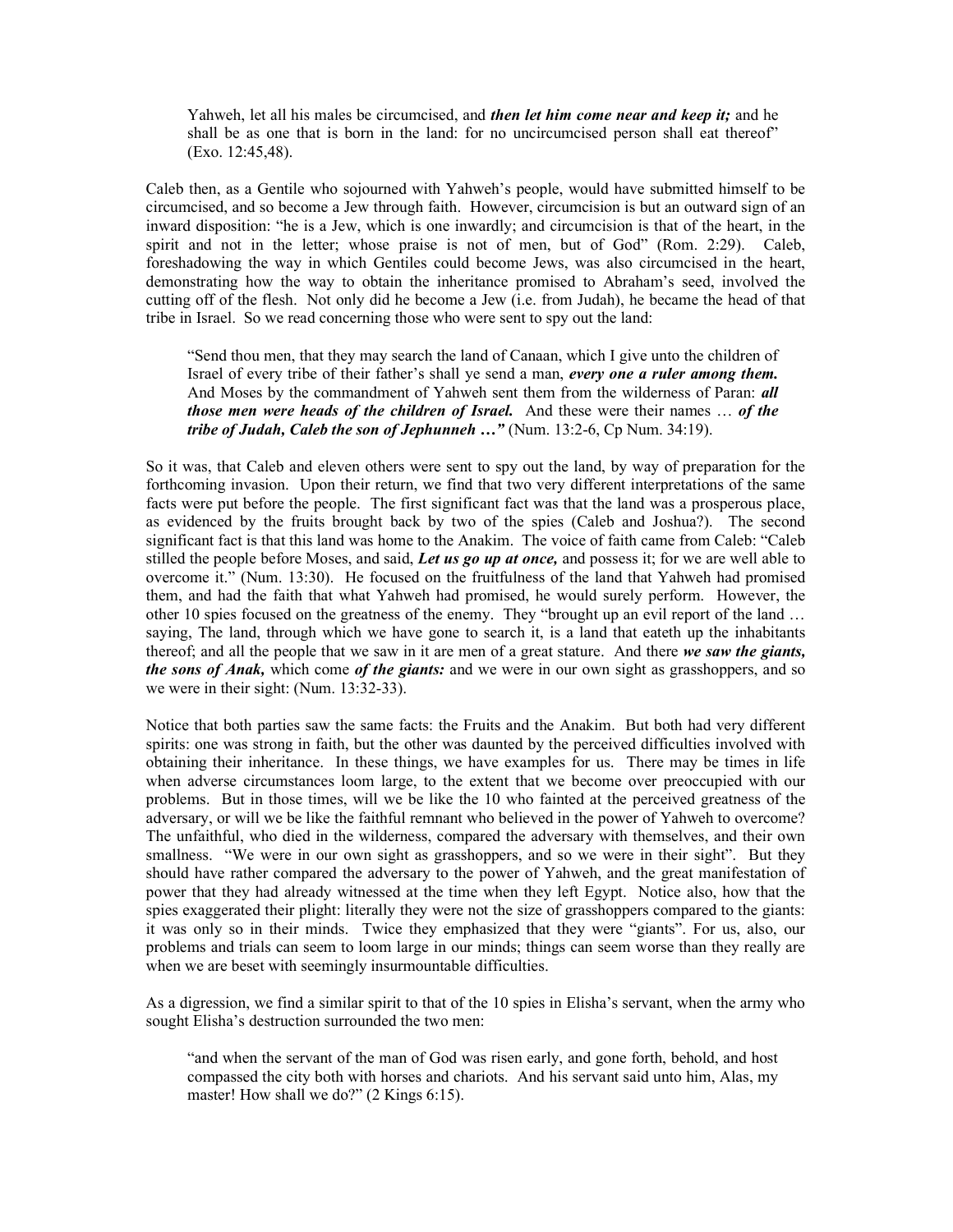Here, Gehazi was comparing the greatness of the army, against two mortal men. But Elisha saw the reality of the situation, which could only be perceived with the eye of faith:

"he answered, Fear not: for they that be with us are more than they that be with them. And Elisha prayed, and said, Yahweh, I pray thee, open his eyes, that he may see. And Yahweh opened the eyes of the young man; and he saw; and, behold, the mountain was full of horses and chariots of fire round about Elisha" (2 Kings 6:16-17).

Though they are unperceived by the natural man, the Angel of Yahweh really does encompass the heirs of salvation, ministering to them, and delivering them according to His Will. Gehazi made the same mistake as Israel of old: he compared the might of the adversary to his own inabilities. Elisha on the other hand, discerned the indiscernible. Through the eye of faith, he saw the unseen, and trusted in the power of his God to save. Even so, in our circumstance, we must trust in the Angel of Yahweh's providing:

"There hath no temptation taken you but such as is common to man: but God is faithful, who will not suffer you to be tried above that ye are able, but will with the temptation also make a way to escape, that ye may be able to bear it" (1 Cor. 10:13).

There are many instances of this in Scripture: we think of Israel being pursued by the Egyptians, with the sea ahead of them, and the adversary behind. Humanly speaking, there was no help: yet the Angels opened up the Red Sea for the people to go through on dry land. Even taking off the chariot wheels, so that the Egyptians were hindered in their attempt to pursue, the angels were instrumental in providing a way of escape. We think of Daniel's three friends of like precious faith, who were cast into the burning fiery furnace. Humanly speaking, they were condemned to certain death – yet the Angel delivered them from the flame. Daniel also, in the lion's den - the Angel stopped the mouths of the lions. The list could continue, and the fact of the Angel's presence is certain.

There is a note of caution here: the three friends of Daniel said: "if it be so, our God whom we serve is able to deliver us from the burning fiery furnace, and he will deliver us out of thine hand, O king. **But if not,** but it known unto the king, that we will not serve thy gods, nor worship the golden image which thou hast set up. (Dan. 3:17-18).

Here is the point: "*if not* ..." It may be that in the Father's purpose, that we need to endure trials – but at the last, the great deliverance shall be from death itself – and that deliverance is guaranteed for those who are the heirs of salvation. "greater is he that is in you than he that is in the world" (1 Jno 5:9) is the overriding principle in all of our trials and tribulations. God is Great, and is able to deliver us, and no matter how great the modern day Anakims are, they become inconsequential when compared with Yahweh's power to save.

Returning to the testimony of the 12 spies, we hear the voice of faith from Caleb: "let us go up at once, and possess it, for we are well able to overcome it" (Num. 13:30). The Scriptures commend Caleb, recording the divine approbation: "my servant Caleb, because he had another spirit with him, and hath followed me fully, him will I bring into the land whereinto he went; and his seed shall possess it" (Num. 14:24). Notice the use of the honorable title: "my servant" hitherto used only of Moses. Caleb rendered a full service; he followed Yahweh not only in the easy aspects, but "fully". "Thou shalt love Yahweh thy God with all thine heart, and with all thy soul, and with all thy might" was the commandment (Deut. 6:5). For men of faith, to yield their entire beings as a living sacrifice is their reasonable service (Rom. 12:1), and one which shall be plentifully rewarded at the last.

Moses, under Divine direction, promised Caleb: "surely the land whereon thy feet have trodden shall be thine inheritance, and thy children's for ever, because thou hast wholly followed Yahweh thy God". These words are most significant when compared with the faith of Abraham. Back in Genesis chapter 13 the Patriarch was told: "Arise, walk through the land in the length of it and in the breadth of it; for I will give it unto thee: (Gen. 13:17). As a token of his belief that he and his Seed would inherit the land, Abraham spent the rest of his life wandering through that land, backwards and